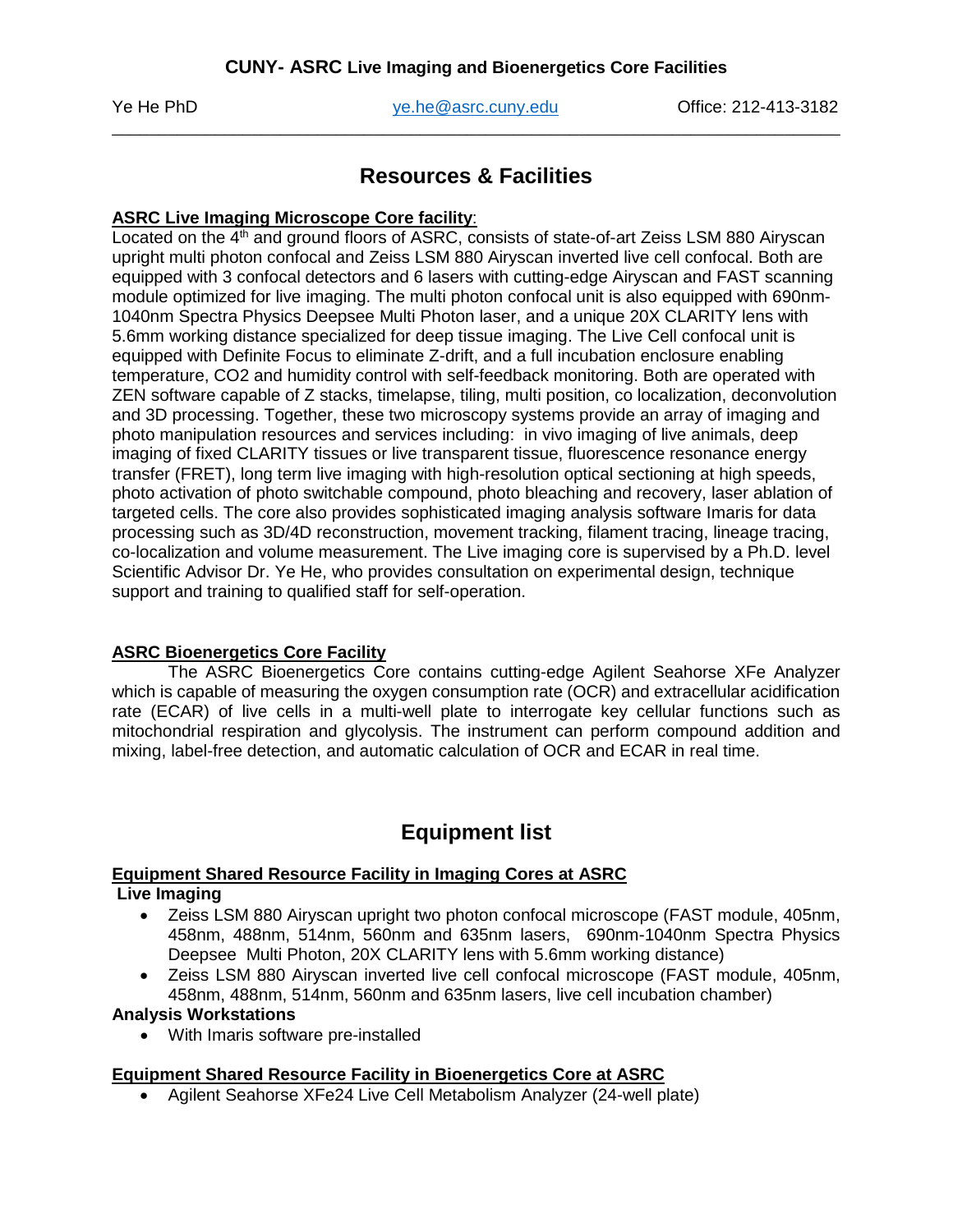Ye He PhD [ye.he@asrc.cuny.edu](mailto:ye.he@asrc.cuny.edu) Office: 212-413-3182 \_\_\_\_\_\_\_\_\_\_\_\_\_\_\_\_\_\_\_\_\_\_\_\_\_\_\_\_\_\_\_\_\_\_\_\_\_\_\_\_\_\_\_\_\_\_\_\_\_\_\_\_\_\_\_\_\_\_\_\_\_\_\_\_\_\_\_\_\_\_\_\_\_\_\_\_\_\_

## **Budget Planning**

#### **Microscopes:**

Zeiss LSM880 Live Cell Confocal: \$40/hour Zeiss Airyscan Two photon: \$60/ hour Average: \$50/ hour Small project: 50 – 100 hrs. Total cost \$2,500 - \$5,000 Medium project: 100 - 400 hrs. Total cost \$5,000 - \$20,000 Large project: 400 – 800 hrs. Total cost \$20,000 - \$40,000

#### **Image analysis:**

Imaris: \$10/hour Small project: 10 - 50 hrs. Total cost \$100 - \$500 Medium project: 50 – 100 hrs. Total cost \$500 - \$1,000 Large project: 100 – 200 hrs. Total cost \$1,000 - \$2,000

## **Agilent Seahorse Cell Analyzer:**

One 24 well plate experiment including equipment usage and supplies: \$120/plate Small project: 10- 20 plates. Total cost \$1,200 - \$2,400 Medium project: 20 – 50 plates. Total cost \$2,400 - \$6,000 Large project: 50 – 100 plates. Total cost \$6,000 - \$12,000

|                | <b>Microscopes</b>  | Imaging analysis  | <b>Seahorse Cell</b> |
|----------------|---------------------|-------------------|----------------------|
|                |                     |                   | Analyzer             |
| Small project  | $$2,500 - $5,000$   | $$100 - $500$     | $$1,200 - $2,400$    |
| Medium project | $$5,000 - $20,000$  | $$500 - $1,000$   | $$2,400 - $6,000$    |
| Large project  | $$20,000 - $40,000$ | $$1,000 - $2,000$ | $$6,000 - $12,000$   |

Experimental design, technical support and training will be provided at no charge.